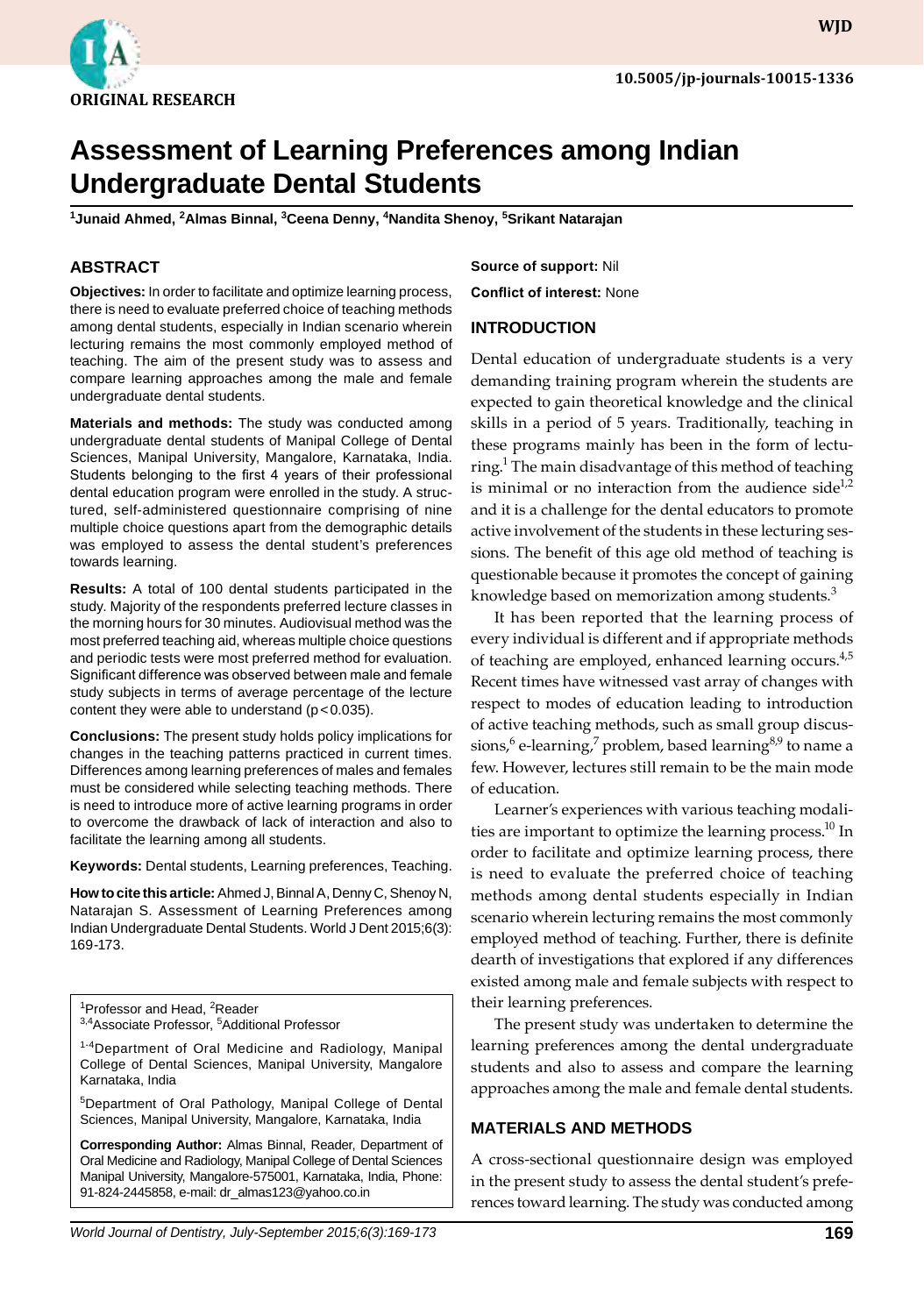undergraduate dental students of Manipal College of Dental Sciences (MCODS), Manipal University, Mangalore, Karnataka, India. Students belonging to the first 4 years of their professional dental education program, i.e. Bachelor of Dental Surgery (BDS) were enrolled in the study. Ethical clearance was obtained from the Institutional Ethics Committee, MCODS, Mangalore. Permission for the study was also obtained from the Head of the Institution of the aforementioned dental college and informed consent was obtained from the study subjects. A structured, self-administered questionnaire comprising of nine close ended multiple choice questions apart from the demographic details was employed in the present study (Table 1).

The data were entered into the computer (MS Excel, MS Word) and Statistical Package for Social Sciences (SPSS), version 16.0 (SPSS Inc, Chicago IL) was used for data analysis. Data were described by frequency tabulation and Chi-square tests were used to assess the comparison of items of the questionnaire based on gender.

# **RESULTS**

A total of 100 undergraduate dental students participated in the study. The average age of the study subjects was  $20.7 \pm 1.27$  years. The number of male and female respondents was 22 and 78 respectively.

Majority of the respondents preferred lecture classes in the morning hours (69) over afternoon (16) or evening hours (6) and time did not matter for eight subjects. While most of the study subjects preferred duration of lecture to be in the range of 30 to 45 minutes (54 and 34 respectively), nine subjects preferred lecture for 60 minutes and for two subjects time did not matter. The most preferred aid in teaching according to the study subjects was audiovisual method (64) while the least preferred method was overhead projection (Graph 1). Respondents believed that multiple choice questions (33) and periodic tests (32) were more beneficial for student evaluation (Graph 2). Study subjects were of the opinion that innovative methods, such as video clips (51), small group discussions (45), short quizzes (34), handouts (40) and problem solving sessions (37) should be included in teaching sessions. Respondents believed that the contents of an ideal theory class should include combination of content from an exhaustive textbook, recent updates from journals with liberal use of audiovisual aids (Graph 3).

Unimpressive presentation by the lecturer (65) and boring lecture content (59) were the main reasons for students disinterest in lecture class followed by duration (48) and the timing (27) of a lecture. Majority of the respondents (52) reported that they were able to understand only 50% of the lecture content while 27, 22 and four subjects reported that they were able to understand 25, 75 and 100% respectively. Eighty-eight respondents

| What should be the                                                                                     | a. Morning hours                                |  |
|--------------------------------------------------------------------------------------------------------|-------------------------------------------------|--|
| preferred timings of a<br>class?                                                                       | b. Afternoon hours                              |  |
|                                                                                                        | c. Evening hours                                |  |
|                                                                                                        | d. Time does not matter                         |  |
| Ideally the duration of a<br>lecture should be?                                                        | a. 30 minutes                                   |  |
|                                                                                                        | b. 45 minutes                                   |  |
|                                                                                                        | c. 1 hour                                       |  |
|                                                                                                        | d. Does not matter                              |  |
| Tick the teaching aids<br>according to your<br>preferred choice<br>(Tick multiple if required)         | a. Audio                                        |  |
|                                                                                                        | b. Visual                                       |  |
|                                                                                                        | c. Audiovisual                                  |  |
|                                                                                                        | d. Blackboard                                   |  |
|                                                                                                        | e. LCD projection                               |  |
|                                                                                                        | f. OHP sheets                                   |  |
|                                                                                                        | g. Oration lectures                             |  |
| Which according to you<br>is more beneficial for<br>student evaluation?<br>(Tick multiple if required) | a. Assignments                                  |  |
|                                                                                                        | b. MCQs                                         |  |
|                                                                                                        | c. Periodic tests                               |  |
|                                                                                                        | d. Viva voce                                    |  |
|                                                                                                        | e. Combination of the above                     |  |
| Innovative methods of<br>teaching can include<br>(Tick multiple if required)                           | a. Video clips                                  |  |
|                                                                                                        | b. Small group discussions                      |  |
|                                                                                                        | c. Short quizzes                                |  |
|                                                                                                        | d. Handouts of the study<br>material            |  |
|                                                                                                        | e. Problem solving sessions                     |  |
| Contents of an ideal                                                                                   | a. Exhaustive textbook content                  |  |
| theory class should                                                                                    | b. Recent updates from journals                 |  |
| include?                                                                                               | c. a and b                                      |  |
|                                                                                                        | d. Liberal use of audiovisual<br>aids           |  |
|                                                                                                        | e. All of the above                             |  |
| The main reason for                                                                                    | a. Duration of class                            |  |
| disinterest in a class<br>(Tick multiple if required)                                                  | b. Timings of lecture                           |  |
|                                                                                                        | c. Boring lecture content                       |  |
|                                                                                                        | d. Unimpressive presentation by<br>the lecturer |  |
| On an average how<br>much percentage of a<br>lecture are you able to<br>understand well?               | a. 25% of the lecture                           |  |
|                                                                                                        | b. 50% of the lecture                           |  |
|                                                                                                        | c. 75% of the lecture                           |  |
|                                                                                                        | d. The entire lecture content                   |  |
| Are you comfortable                                                                                    | a. Very comfortable                             |  |
| with English as the<br>primary language of<br>communication used by<br>the instructor?                 | b. Fairly comfortable                           |  |
|                                                                                                        | c. Not very comfortable                         |  |
|                                                                                                        | d. Not comfortable at all                       |  |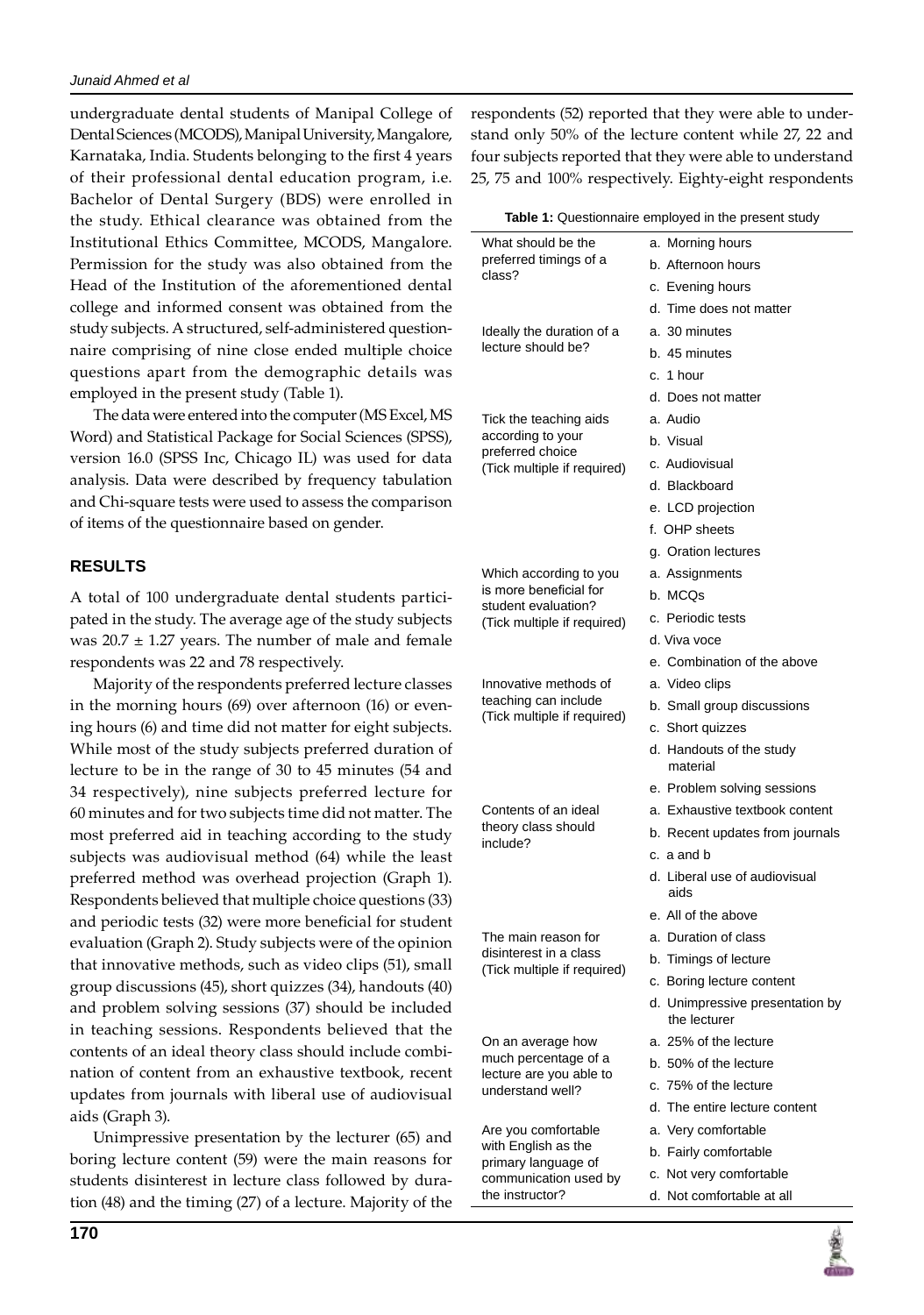#### *Assessment of Learning Preferences among Indian Undergraduate Dental Students*



**Graph 1:** The most preferred aid to be employed in teaching according to the study subjects



**Graph 3:** Contents of an ideal theory class according to the study subjects

believed that they were very comfortable with English as primary language of communication, 11 were fairly comfortable and one subject was not very comfortable with the language.

Learning preferences based on gender was also assessed in the present study. Statistically significant (p<0.035) difference was observed between male and female study subjects in terms of average percentage of the lecture content they were able to understand (Table 2).

**Table 2:** Percentage of lecture content respondents were able to understand

|                                                                                         |                               | Males | Females     |
|-----------------------------------------------------------------------------------------|-------------------------------|-------|-------------|
| On an average<br>how much<br>percentage<br>of lecture are<br>you able to<br>understand? | 25% of the lecture            | 11    | 16          |
|                                                                                         | 50% of the lecture            | 9     | 41          |
|                                                                                         | 75% of the lecture            | 2     | 18          |
|                                                                                         | The entire lecture<br>content | O     | З           |
| Total                                                                                   |                               | 22    | 78(p<0.035) |
|                                                                                         |                               |       |             |

*World Journal of Dentistry, July-September 2015;6(3):169-173* **171**



**Graph 2:** Methods which are beneficial for student evaluation according to the study subjects

#### **DISCUSSION**

Dental graduates are study subjects of many researches as this group form future of dentistry.<sup>11,12</sup> In order to augment the learning process of the dental students there is a need to evaluate the existing system of teaching and bring in the necessary modifications. Although lecturing is the most commonly practiced method of teaching, previous studies have stressed on the importance of introducing other active methods to facilitate learning.<sup>2</sup>

Majority of the study subjects in the present study preferred morning hour classes which could be due to the ability to grasp things better during that period of time. This finding is in agreement with the results of Parolia et al (2012) which was attributed to better concentration in the morning hours.<sup>2</sup>

Most of the respondents in the present study preferred lecture class for the duration of 30 minutes followed by 45 minutes which is in conformity with the results of Parolia et al (2012), $^2$  Stuart and Rutherford (1978), $^{13}$  and Arredondo et al (1994).<sup>14</sup> Stuart and Rutherford (1978) reported that concentration of the students was maximum for the initial 10 to 15 minutes and it declined thereafter.<sup>13</sup> Dental Council of India in its 2007 guidelines recommended a total of 1,760 lecture hours for undergraduate dental education. Implementation of 30 to 45 minute lecture classes in Indian setup might not be practical if these recommendations have to be achieved. Hence, 60 minutes lecture using various innovative methods of teaching is recommended to combat short attention span of students.<sup>2,15,16</sup>

Allers (2010) conducted a study among dental students and reported that they preferred strong visual modalities, such as video/TV, posters/charts, models, and simulations.17 Parolia et al (2012) observed in their investigation that the PowerPoint presentation, chalkboard and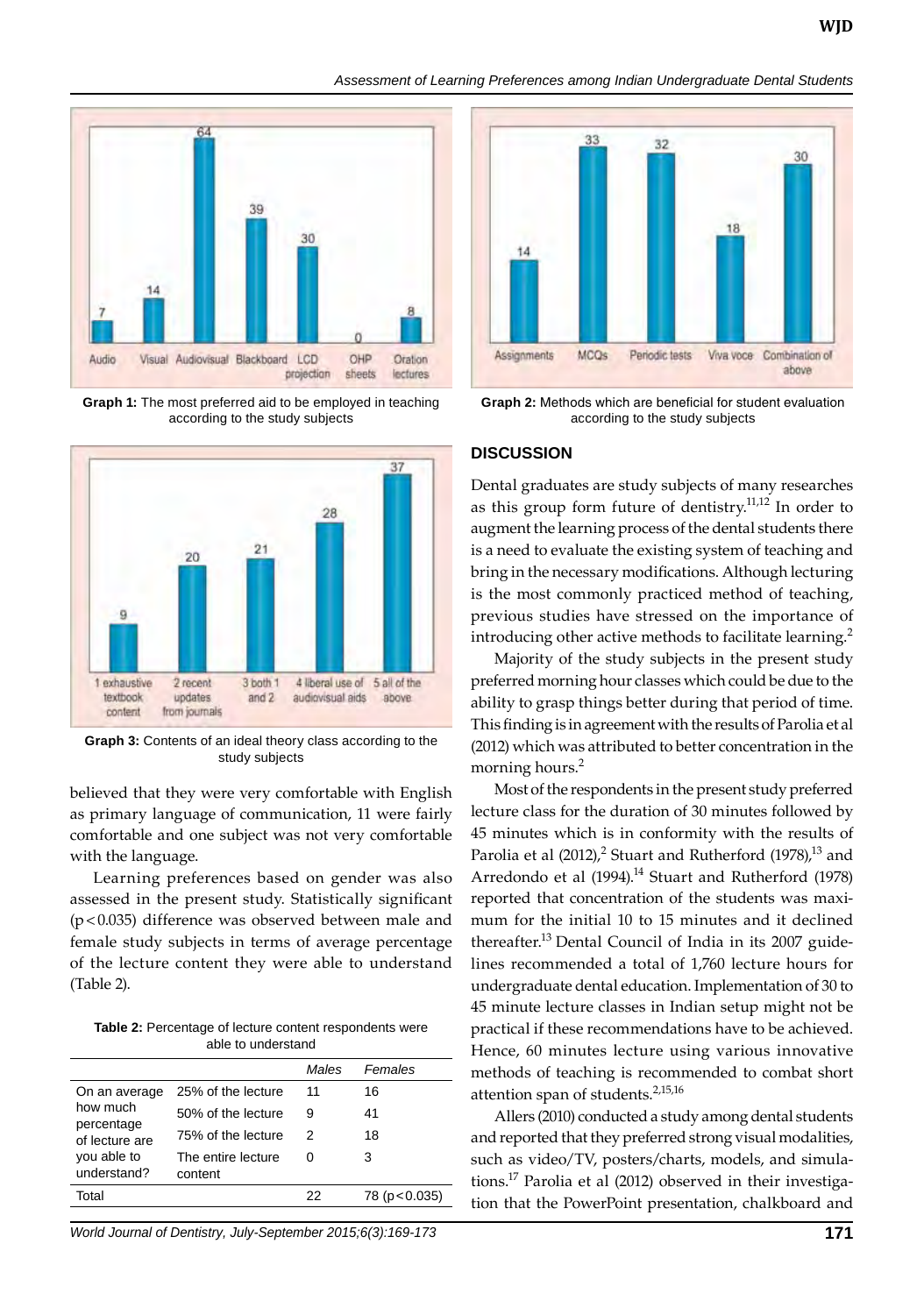clinical demonstrations were the most preferred modes of teaching.<sup>2</sup> In the present study, respondents preferred varied teaching aids, such as audiovisual, blackboard, PowerPoint presentations, with no particular single choice. Similarly, respondents were of the opinion that various assessment modalities should be used for evaluation of the students with no particular preference to a single modality. The present study subjects believed that the contents of an ideal class should include exhaustive textbook, recent updates from journals with liberal use of audiovisual aids. These findings can be attributed to the complex nature of dental education which requires stimulation of various senses of the dental students to understand the composite dental curriculum as well as for its evaluation.<sup>17</sup>

Lecturing remains to be the most commonly practiced teaching modality which has a major drawback of having lack of interaction between the lecturer and the students. When enquired about the extent of understanding the lecture content, only four study subjects reported that they were able to understand entire lecture content, whereas the remaining respondents understanding of the lecture content varied from 25 to 75%. These results are consistent with the reports of Keefe (1987) and Reiff (1992) who observed that the learning styles of every individual is different and if appropriate methods of learning are employed, enhanced learning occurs.<sup>4,5</sup> In order to facilitate learning among all the students, it is essential to introduce other active teaching methods, such as handouts, seminars, problem based learning, discussions, tutorials, etc.<sup>17</sup>

Unimpressive presentation by the lecturer and boring lecture content were the main reasons for being disinterested in a lecture class. Lecturers should avoid being passive orators and facilitate learning among the students by introducing more innovative and active learning strategies which promotes a healthy interaction between the students and the lecturer.

Dentistry, especially in India is increasingly being dominated by females. There are very few studies which explore the differences in learning preferences and approaches among male and female subjects. Rehman et al (2013) reported that females had higher strategic learning approach and were better in time management, alertness to assessment demands, seeking meaning and relating ideas; whereas, males stressed on the learning environment to support understanding.<sup>18</sup> In the present study, we evaluated the differences in learning preferences based on gender. Significant difference was observed between male and female subjects in the understanding of the content of the lecture while no significant difference was observed among other items

of the questionnaire. These findings might be important while developing teaching plans.

The present study must be interpreted in the light of its limitations. The study was conducted in a single dental institution which is definitely not representative of all the institutions in the country; but since our institution is in a unique position wherein we have student admissions from the majority of states across India, it does, however, represent a small cross-sectional study group across the country. Although the study results have to be confirmed in a larger sample size for a more specific and validated results. Further, questionnaire-based investigations are prone for biases which need to be considered while interpreting their results.

*The present study highlights the following aspects of teaching:* Although lecturing is the most commonly practiced method of teaching, it is associated with major drawbacks, especially lack of interaction between the lecturer and audience. The present study holds policy implications for changes in the teaching patterns practiced in current times. There is need to introduce more of active learning programs in order to overcome the drawback of lack of interaction and also to facilitate the learning across all students.<sup>19,20</sup>

# **conclusion**

majority of the respondents preferred lecture classes in the morning hours for 30 minutes. Audiovisual method was the most preferred teaching aid, whereas multiple choice questions and periodic tests were most preferred method for evaluation. Respondents were of the opinion that innovative methods should be introduced to facilitate learning process. Unimpressive presentation by the lecturer and boring lecture content were the main reasons for disinterest in a class. Significant difference was observed between male and female study subjects in terms of average percentage of the lecture content they were able to grasp.

# **REFERENCES**

- 1. Divaris K, Barlow PJ, Chendea SA, Cheong WS, Dounis A, Dragan IF, Hamlin J, et al. The academic environment: the students, perspective. Eur J Dent Educ 2008;12(1):120-130.
- 2. Parolia A, Mohan M, Kundabala M, Shenoy R. Indian dental students' preferences regarding lecture courses. J Dent Educ 2012;76(3):366-371.
- 3. Silberman M. Active training. 2nd ed. San Francisco: Jossey-Bass/Pfeiffer; 1998. p. 5-6, 13-14.
- 4. Keefe JW. Learning style: theory and practice. Reston, VA: National Association of Secondary School Principals; 1987.
- 5. Reiff JC. Learning styles. Childhood Educ 1992;69 (winter): 96E.
- 6. Oakley B, Felder RM, Brent R, Elhajj I. Turning student groups into effective teams. J Student-Centered Learn 2004;2(1):9-34.